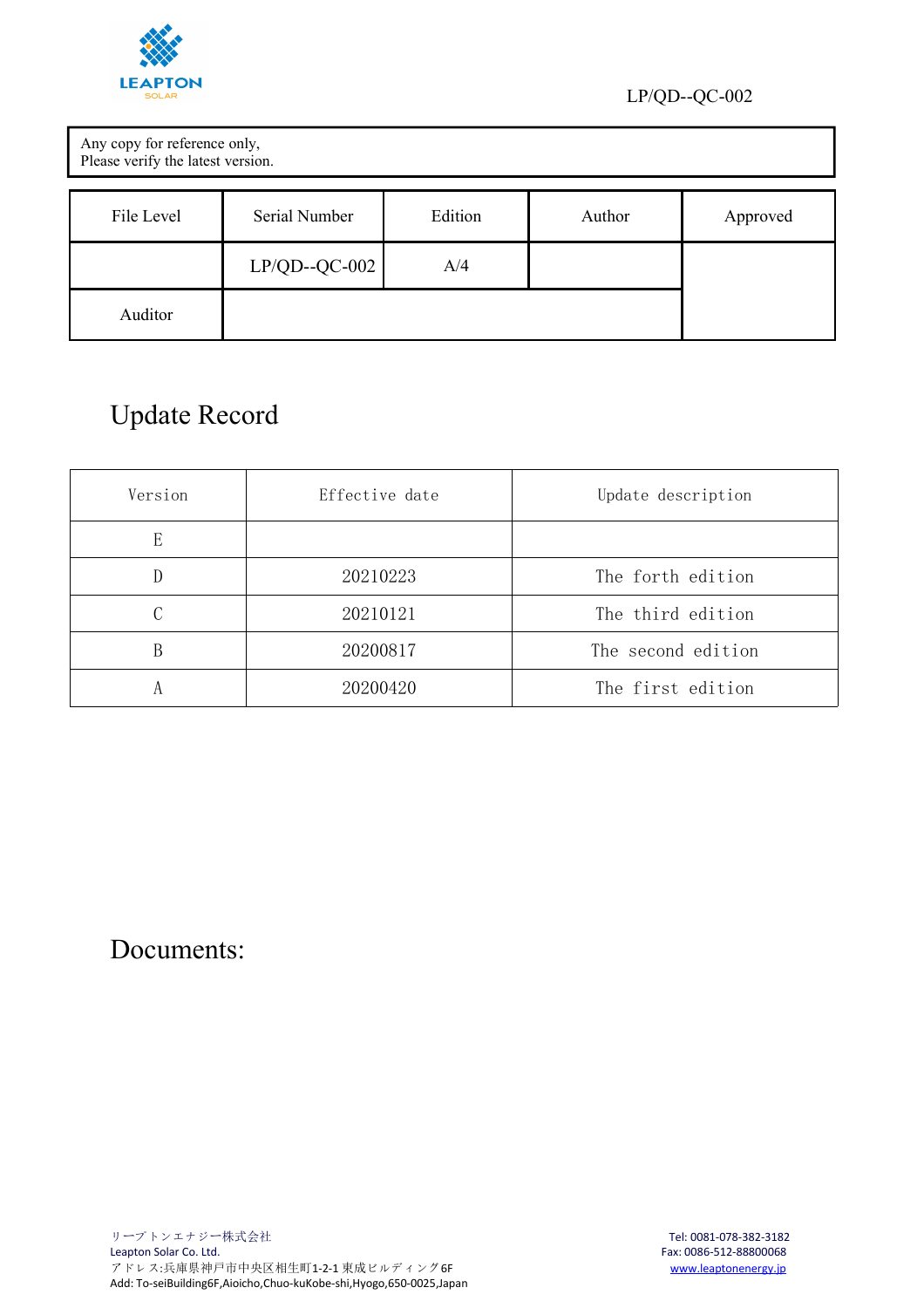

# リープトンエナジー株式会社 Leapton Solar (Changshu) Co., Ltd.

Limited warranty of leapton Solar (Changshu) PV Modules

Leapton Solar (Changshu) Co., Ltd. ("Leapton") warrants its Modules' performance according to this warranty. The following family products apply to this Warranty:

#### **PV Modules with 6" Half Cut Mono Crystalline Silicon Solar Cells:**

132 cells: LP 158\*158-M-66-H-\*\*\*W(\*\*\*=335-365, in increment of 5) 144 cells: LP 158\*158-M-72-MH-\*\*\*W(\*\*\*=390-410, in increment of 5) 132 cells: LP 158\*158-M-66-MH-\*\*\*W(\*\*\*=360-375, in increment of 5) 120 cells: LP 158\*158-M-60-MH-\*\*\*W(\*\*\*=325-340, in increment of 5) 144 cells: LP166\*166-M-72-MH-\*\*\*W (\*\*\* = 420-455, in increment of 5) 132 cells: LP166\*166-M-66-MH-\*\*\*W (\*\*\* = 385-415, in increment of 5) 120 cells: LP166\*166-M-60-MH-\*\*\*W (\*\*\* = 350-380, in increment of 5) 108 cells: LP182\*182-M-54-MH-\*\*\*W  $*$ \*\*\* = 410-415, in increment of 5) 120 cells: LP182\*182-M-60-MH-\*\*\*W  $(*** = 440-465)$ , in increment of 5) 132 cells: LP182\*182-M-66-MH-\*\*\*W (\*\*\* = 490-510, in increment of 5) 144 cells: LP182\*182-M-72-MH-\*\*\*W (\*\*\* = 545-555, in increment of 5) 156 cells: LP182\*182-M-78-MH-\*\*\*W (\*\*\* = 590-605, in increment of 5)

#### **PV Modules with 6" Mono Crystalline Silicon Solar Cells:**

72 cells: LP158\*158-M-72-\*\*\*W(\*\*\*=380-395, in incrementof 5) 60 cells: LP158\*158-M-60-\*\*\*W(\*\*\*=320-330, in incrementof 5)

#### **1. Limited product warranty - Twenty - Five years repair, replacement**

Leapton warrants its PV modules to be free from defects in materials and workmanship under normal application,installation,use and service conditions. If modules fail to conform to this warranty, then for a period ending 300 months from the date of sales to the original terminal customer(hereinafter referred to as "customer"), Leapton will repair or replace the modules for the customers. The repair or the replacement shall be the sole and exclusive remedy provided under the "Limited product warranty" and shall notextend beyond the 300 months period set forth herein. The "Limited product warranty" does not warrant a specific power output, which shall be exclusively covered under clause 2 hereinafter("Limited peak power warranty").

## **2. Limited Peak Power Warranty**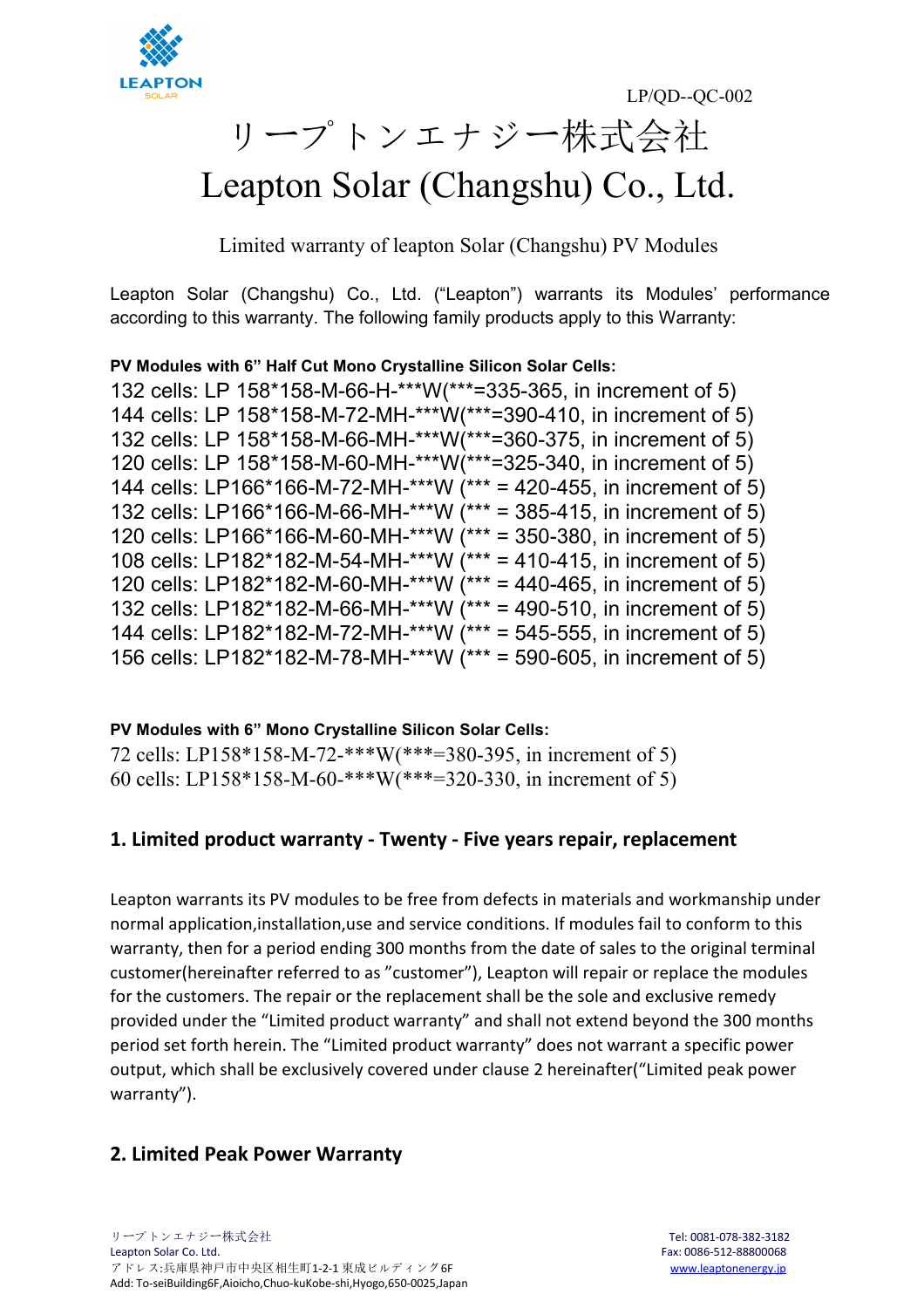

1) Power test conditions: The test of the peak power of the delivered modules should be made under standard test conditions - an irradiation of 1000W/ $m^2$ , temperature 25 °C, AM1.5。1000W/㎡ is the standard light intensity when we test the solar cells 。AM1.5 refers to the actual distance of light pass through the atmosphere is 1.5 times of the vertical thickness of the atmosphere . 25℃ means the modules should work in the temperature of 25℃.

2) Warranty conditions: The customer must handle the product properly. The design, installation, operation environment and maintenance of the solar system should follow the installation guide and relevant regulations.

#### 3) Power Attenuation

The Warranty Start Date is the date of installation of the Product(s) or three months after delivery (Incoterms 2010) of the Products(s) to the Buyer, whichever date is earlier. In addition, Leapton warrants that for a period of twenty-five years commencing on the Warranty Start Date, the loss of power output relating to the initial guaranteed power which is defined as Peak Power Watts Pmax (Wp) plus Peak Power Watts Pmax(Wp) multiplied by the lower limit of the Power Output Tolerance  $Pmax(\%)$  – as specified in the relevant Product Data Sheet and measured at Standard Test Conditions (STC) for the Product(s) shall not exceed

- For Polycrystalline Products (The type as IEC certificate reference) : 2.5% in the first year, thereafter 0.7% per year, ending with 80.7% in the 25<sup>th</sup> year after the Warranty Start Date,
- For Monocrystalline Products (The type as IEC certificate reference) : 3.0% in the first year, thereafter 0.68% per year, ending with 80.68% in the 25<sup>th</sup> year after the Warranty Start date.
- The actual power output shall be determined for verification using STC only and

measurement shall either be carried out by Leapton or by a Leapton recognized third-party testing institute. (Remark: According to STC, Measurement system uncertainty will be applied to all actual power output measurements.)

## **3.Exclusions and Limitations**

A. In any event, all warranty claims must be received within the applicable warranty period

for this warranty to be effective.<br>B. The "Limited Product Warranty" and the "Limited Peak Power Warranty" do not apply to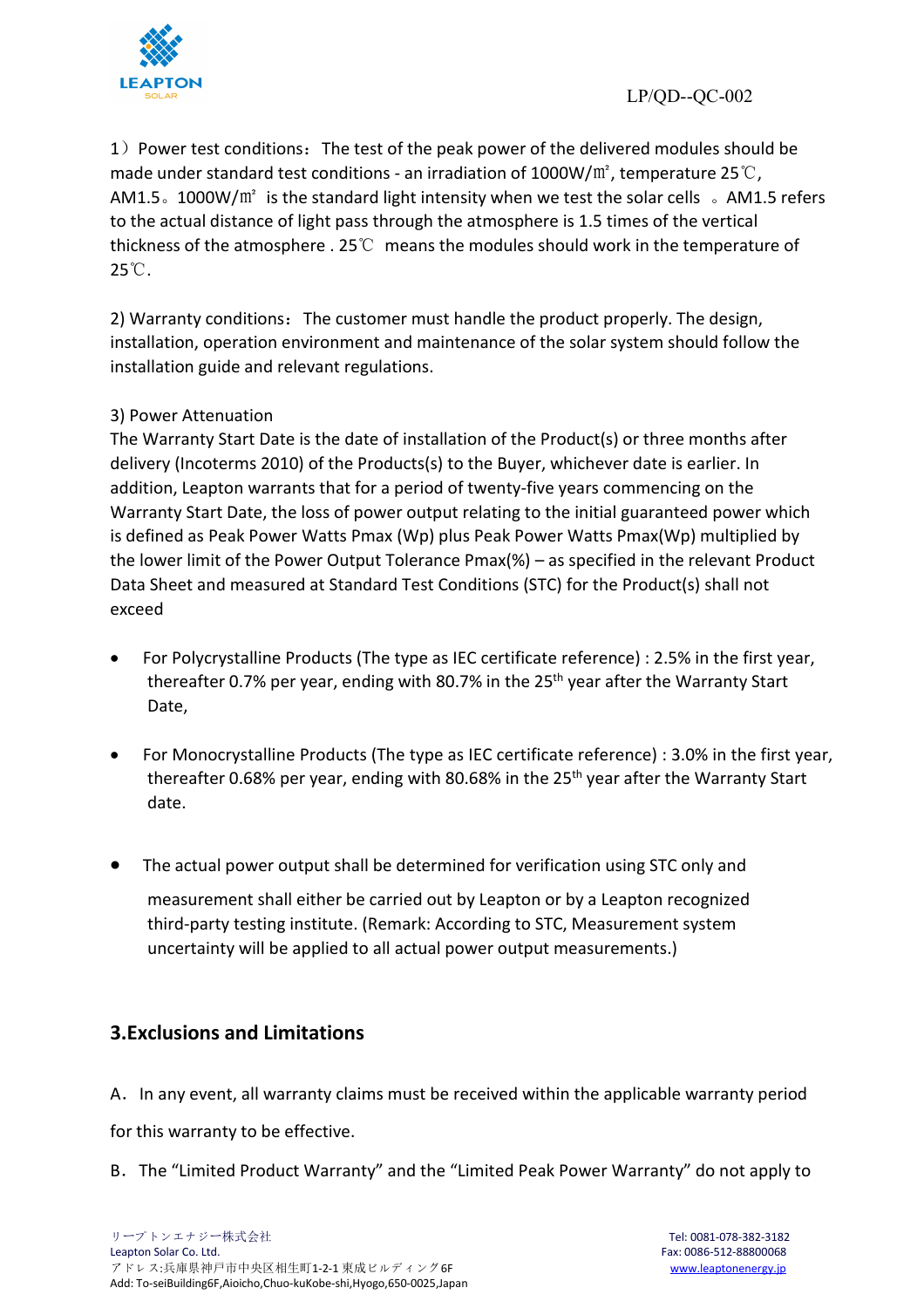

any MODULES which have been subjected to:

- Misuse, abuse, vandalism, neglect or accident;
- Alteration, improper installation or application;
- Non-observance of Leapton 's installation manual or maintenance instructions;

- Repair or modifications by someone other than an approved service technician of Leapton ;

- Power failure surges, lightning, flood, fire, accidental breakage, improper connections resulting in hazardous reverse current or other events outside Leapton's control.

C.Both "Limited Product Warranty" and "Limited Peak Power Warranty" do not cover any costs associated with transportation, installation, removal or re-installation for return of the modules.

D.When the module is used in a non-grounded foundation environment, the Limited Peak Power Warranty for the PV module shall be within 15 years as specified in Article 2. E.Warranty claims will not be honored if the type or serial number of the MODULES have been altered, removed or made illegible.

#### **4.Limitation of Warranty Scope**

This "limited warranty for pv modules" as set forth herein is expressly in lieu of and excludes all other express or implied warranties, including but not limited to warranties of merchantability and offitness for particular purpose, use, or application, and all other obligations or liabilities on the part of Leapton, unless such other obligations or liabilities are expressly agreed to in writing signed and approved by Leapton.Leapton shall have no responsibility or liability whatsoever for damage or injury to persons or property, or for other loss or injury resulting from any cause whatsoever arising out of or related to the modules, including, without limitation, any defects in the modules, or from use or installation. Under no circumstances shall Leapton be liable for incidental, consequential or special damages, howsoever caused. Loss of use, loss of profits, loss of production, and loss of revenues are specifically and without limitation excluded. Leapton ´s aggregate liability, if any, in damages or otherwise, shall not exceed the invoice value as paid by the customer, for the single unit of module.

#### 5.**Obtaining Warranty Performance**

If the customer has a justified claim covered by this "Limited Warranty of PV Modules", an immediate notification shall be filed in writing to (a) the vendor or (b) Leapton 's authorized distribution partner, who supplied affected modules, or (c) Leapton office. Together with the notification, the customer should enclose the evidence of the date on which the modules have been purchased. If applicable, the vendor or distributor will give advice on the processing of the claim. If more assistance is required, the customer may request guidance from Leapton in writing. The return of any modules will not be accepted unless prior written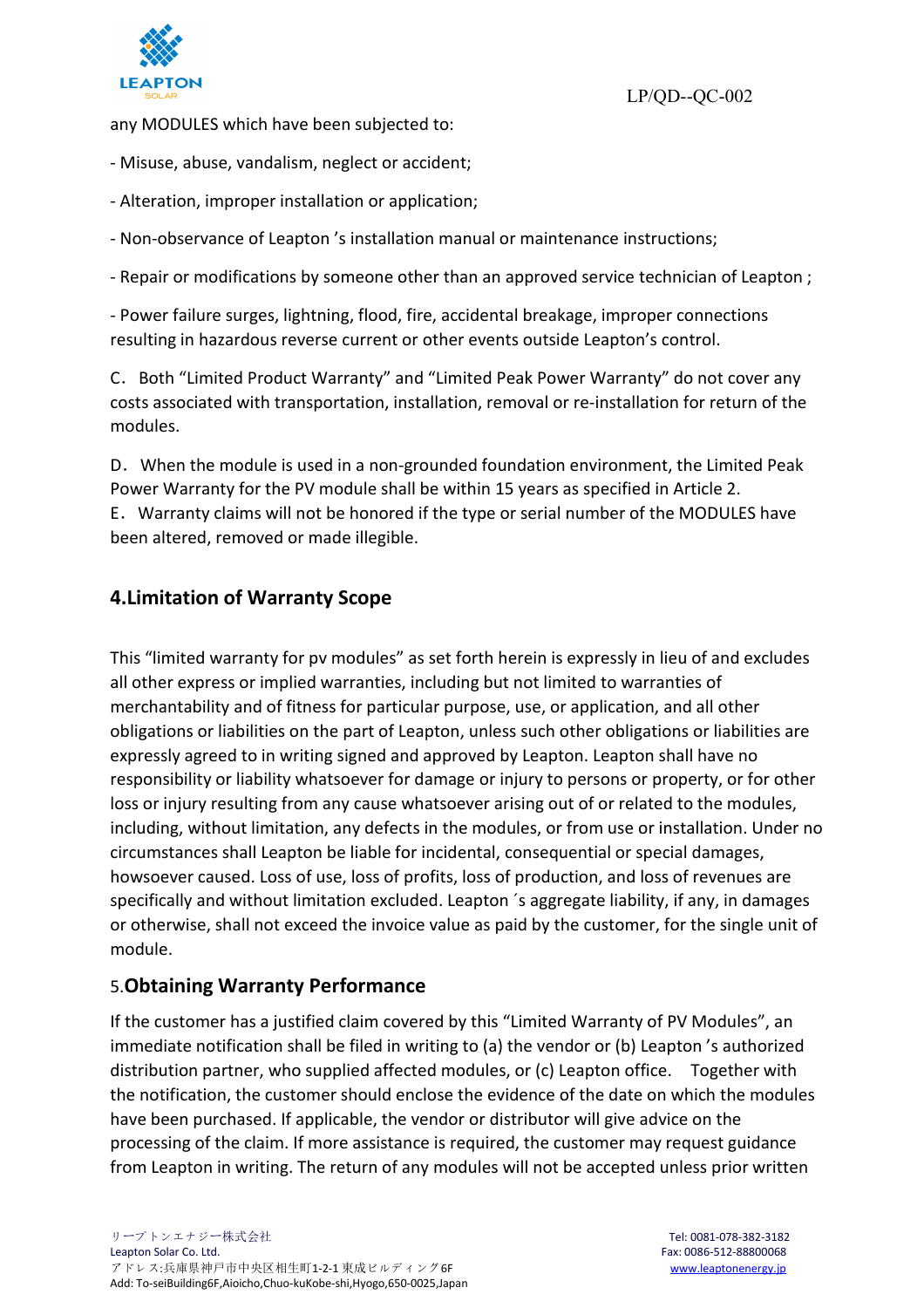

authorization has been given by Leapton.

LP/QD--QC-002

# **6. Disputes**

In any form, in the event of a dispute that has occurred for more than one year, the customer shall not make any dispute regarding this limited warranty.

# **7. Various**

The repair or replacement of the modules or the supply of additional modules, does not cause the beginning of new warranty terms, nor shall the original terms of this "Limited Warranty of PV Modules" be extended. Any replaced modules shall become the property of Leapton for their disposal. Leapton has the right to deliver another type (different in size, color, shape and/or power) in case Leapton has discontinued producing the replaced modules at the time of the claim.

If the customer purchased module is not listed in "Limited Warranty of PV Modules", customer may contact Leapton for more information on the applicable warranty.

# **8. Force Majeure**

Leapton shall not be responsible or liable in any way to the customer or any third-party arising from any non-performance or delay in performance of any terms and conditions of sale, including but not limited to any technical and substantive events or environmental conditions that can not be reasonably foreseen and understood in the event of the sale of PV modules or claims,due to natural disasters, war, riots, strikes, etc. can not get appropriate and adequate labor, materials, mold, production capacity, technology; or any other similar cause or circumstance beyond the reasonable control of Leapton. In such cases, performance by Leapton of this Limited Warranty shall be suspended without liability for the period of delay reasonably attributable to such causes.

-----------------------------------------------------------------------------------------------------------------

Nominal Power Output in product datasheet is the powerin Watt peak that a Photovoltaic Solar Modules generates in its Maximum Power Point under Standard Testing Conditions (STC). STC are as follows:

- (1) light spectrum of AM 1.5,
- (2) an irradiation of 1000 W per  $m<sup>2</sup>$
- (3) a cell temperature of 25 degrees centigrade at right angle irradiation.

The measurements are carried out in accordance with IEC 61215 as tested at the connectors or junction box terminals – as applicable – per calibration and testing standards of Leapton valid at the date of manufacture of the PV-modules.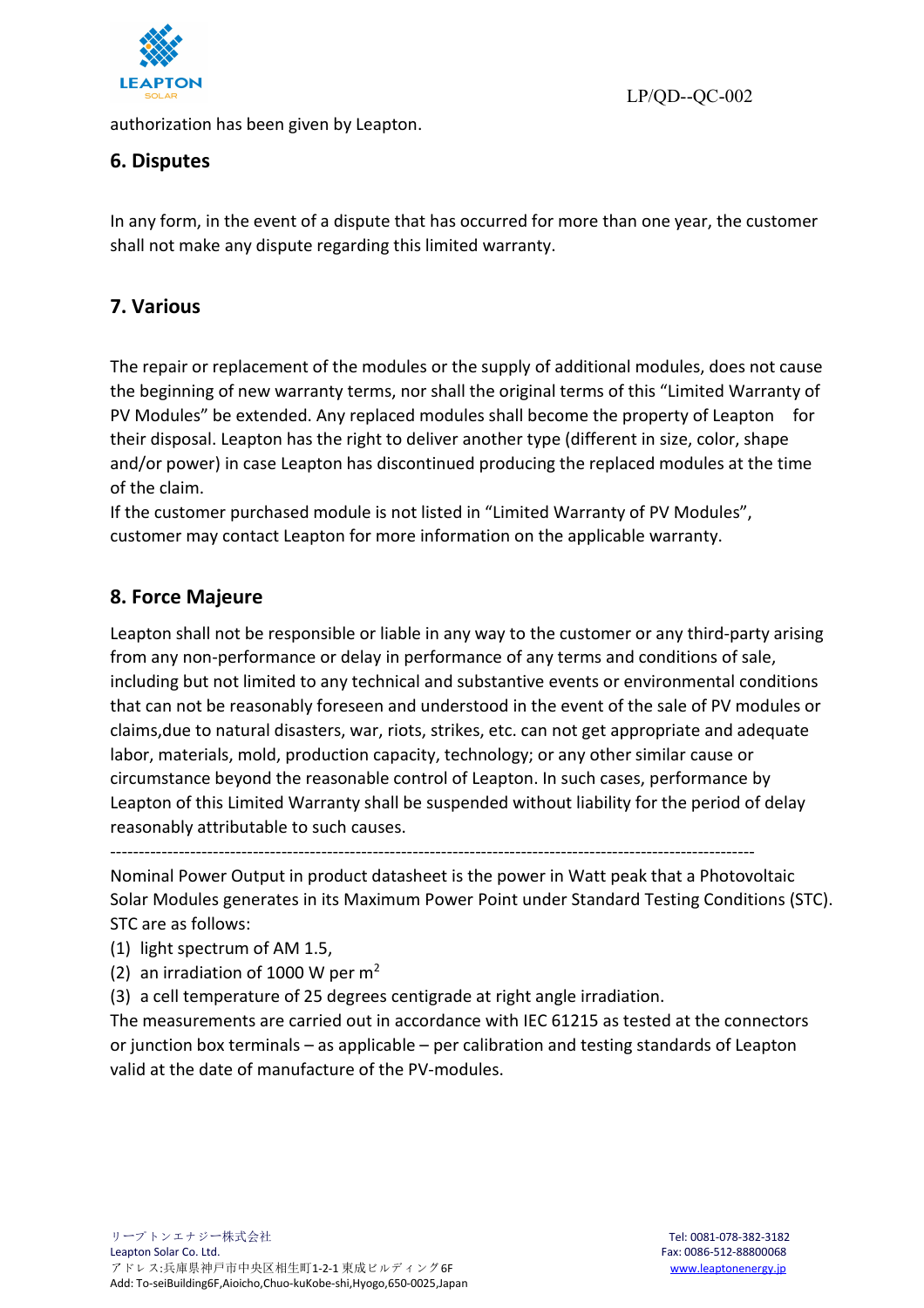

If you have purchased this products in Australia, you should be aware that this warranty is provided in addition to other rights and remedies held by a consumer at law. Our goods come with guarantees that cannot be excluded under Australian Consumer Law. You are entitled to a replacement or refund for a major failure and for compensation for any other reasonably foreseeable loss or damage. You are also entitled to have the goods repaired or replaced if the goods fail to be of acceptable quality and the failure does not amount to a major failure.

Leapton Solar (Changshu) Co., Ltd. Email: [info@Leaptonenergy.com](mailto:info@Leaptonenergy.com) Web: [www.leaptonpv.com](http://www.leaptonpv.com) Tel: 0086 512 888 000 68 Fax: 0086 512 888 000 68 Add: No.55, SunshineAvenue,Yushan High-tech Industrial Park, Changshu City, Jiangsu, China

Leapton Pty Ltd E-Mail: [info@leapton.com.au](mailto:info@leapton.com.au) Tel: 1800 717 636 Add: 965 South Road, Melrose Park, SA 5039 Web:[www.leapton.com.au](https://www.sunterra.com.au/) ABN: 33643913491 Contact: Peter

# **LEAPTON SOLAR FAULTY PANEL PROCEDURE**

## **Customer queries the output from a recently installed system or Leapton initiates, thus this triggers the following procedure:**

Important Note: Australian Consumer Law: The Leapton Energy supplementary guarantee conditions are set out below. Our goods come with guarantees that cannot be excluded under the Australian Consumer Law. You are entitled to a replacement or refund for a major failure and compensation for any other reasonably foreseeable loss or damage. You are also entitled to have the goods repaired or replaced if the goods fail to be of acceptable quality and the failure does not amount to a major failure.

1. The claims can be effective only within the Limited Warranty Period; If any customer proposes legitimate quality warranty requirements in accordance with the "Limited Product Warranty", they shall send a written notice by registered letter to Supplier at the address or send email to Supplier email address. The customer shall attach proof of quality warranty herewith, corresponding module serial number and purchasing date and